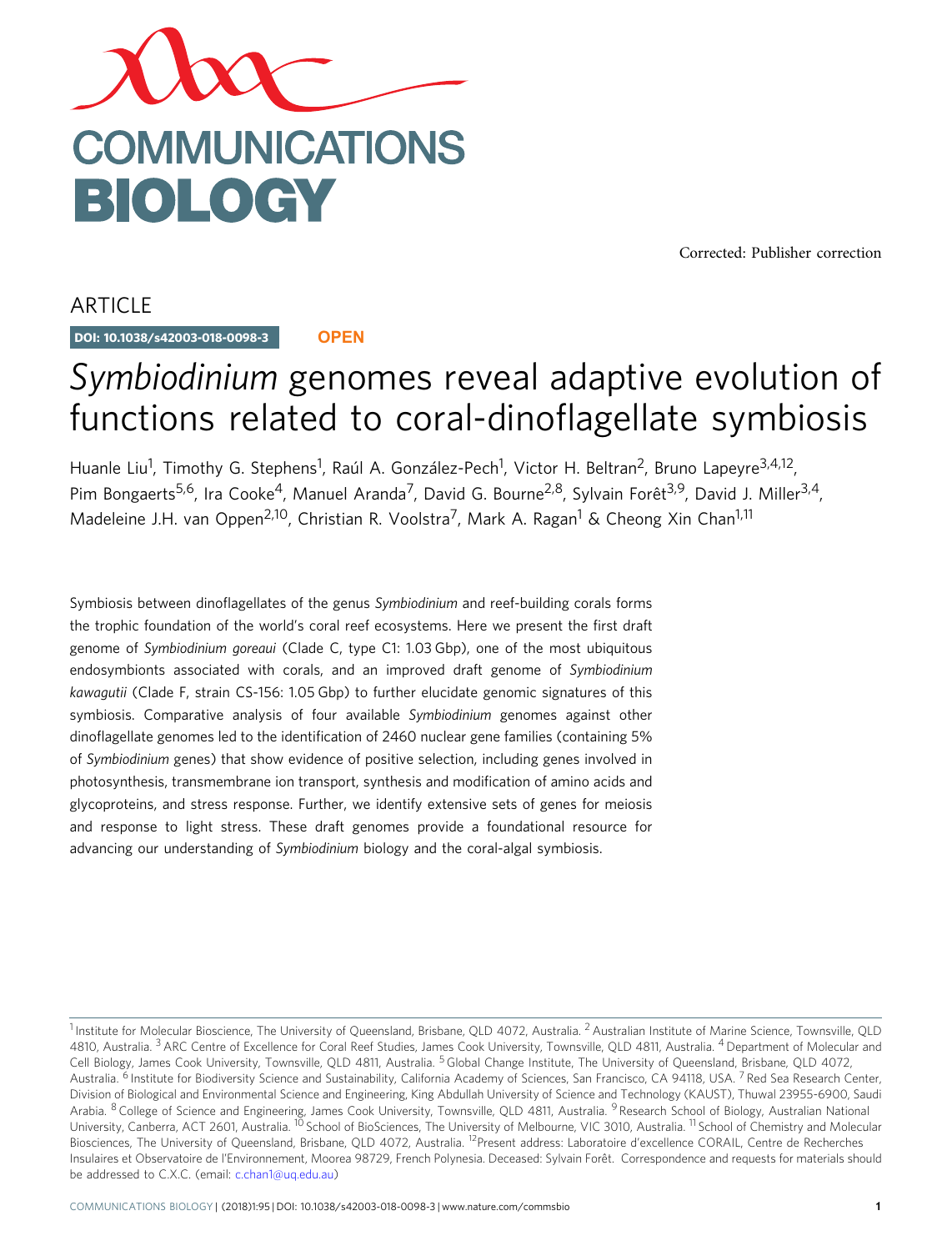Coral reefs provide habitats for one-quarter to one-third of all marine species<sup>1</sup>. Although typically surrounded by nutrient-poor waters, coral reefs show high rates of priall marine species<sup>1</sup>. Although typically surrounded by mary productivity, with the fixed carbon supporting not only the biomass of reef organisms but also commercial and recreational fisheries. Reef-building corals rely on the symbiosis between the coral animal per se and photosynthetic dinoflagellates of the genus Symbiodinium. This symbiosis is based on mutual nutrient exploitation, with corals providing shelter and inorganic nutrients to their algal partners, while Symbiodinium supply their coral hosts with photosynthates that can meet up to 95% of the corals' energy requirements<sup>2</sup>.

The relationship between Symbiodinium and their host determines not only the rate of coral-reef growth (calcium carbonate deposition), but also how the system responds to environmental stress<sup>2</sup>. Many studies have shown that coral-Symbiodinium mutualism is susceptible to environmental factors including temperature, light and salinity<sup>3</sup>. Exposure to ultraviolet radiation, thermal stress or a combination of both can initiate photoinhibition, decoupling of carbon flow between symbiont and host, oxidative damage and breakdown of the symbiosis, a phenomenon known as coral bleaching. Unless the symbiosis is soon reestablished the coral host is at risk of starvation, disease and eventual death. In recent decades, coral bleaching has led to largescale mortality on coral reefs around the world, with the most recent global coral bleaching event (2014–2017) now confirmed as the longest and most severe on record<sup>4</sup>.

Despite the critical importance of this coral-dinoflagellate symbiosis, little is known about the underlying molecular mechanisms (apart from photosynthesis and carbon exchange), largely due to the lack of comprehensive understanding of what molecules, pathways and functions Symbiodinium can contribute. Genomes of dinoflagellates are known for their idiosyncratic features including non-canonical splice sites, extensive methyla-tion<sup>[5](#page-9-0)</sup> and large sizes, up to 250 Gbp<sup>6</sup>. Their plastid genomes occur as plasmid-like minicircles<sup>[7](#page-9-0)</sup>; their mitochondrial genomes harbour only three protein-coding genes and lack stop codons<sup>8</sup>, and both mitochondrial and nuclear<sup>[9](#page-9-0)</sup> transcripts are extensively edited.

Symbiodinium are classified into nine clades<sup>10</sup>, with members of Clades A, B, C and D responsible for the vast majority of associations with scleractinian corals<sup>[11](#page-9-0)</sup>. Draft genomes have been published for representatives of Clades A, B, C and  $F^{12-15}$  $F^{12-15}$  $F^{12-15}$ , with sequence comparisons demonstrating Symbiodinium isolates (and clades) to be highly divergent<sup>13,16</sup>. With the exception of a recently published draft genome of the foraminifera-associated Symbiodinium sp.  $Y103^{15}$ , genome sequences are still lacking for Clade C, the most ubiquitous and diverse clade associated with tropical reef corals<sup>17</sup>, at least some sub-clades (types) of which are ecologically partitioned<sup>18</sup>.

Here we report draft genomes of two Symbiodinium from the Pacific Ocean: Symbiodinium goreaui (type C1; isolated from the acroporid coral Acropora tenuis) from the Great Barrier Reef, and Symbiodinium kawagutii CS-156 (=CCMP2468, Clade F) from Hawaii. Symbiodinium type C1 is one of two living ancestors (along with type C3) of Clade  $C^{17}$ , and one of the most dominant type associated with reef corals in both Indo-Pacific and Caribbean waters. S. goreaui has been reported from >150 coral species on Australia's Great Barrier Reef, representing >80% of the studied coral genera in this region across environments from reef flats to lower mesophotic depths<sup>19,20</sup>. In contrast, S. kawagutii CS-156 (=CCMP2468) was isolated during attempts to culture the symbiont from Montipora verrucosa (Todd LaJeunesse, personal communication). This isolate has yet to be verified to occur in mutualistic symbiosis with any coral, and appears incapable of establishing experimental symbiosis with cnidarian

hosts $^{21}$  $^{21}$  $^{21}$ . Instead, S. kawagutii may be exclusively a symbiont of foraminifera, or occur free-living at low environmental densities, but proliferate opportunistically in culture. As some genome data have been published for S. kawagutii CCMP2468 $13$ , we used these in combination with new data from the present study to generate a refined genome assembly. The genomes of S. goreaui and S. kawagutii offer a platform for comparative genomic analyses between two of the most-recently diverged Symbiodinium lineages Clades C and F, and published genome sequences in the more-basal Clades A and B.

Adopting a comparative approach using both genome and transcriptome data, we systematically investigated genes and functions that are specific to Symbiodinium in relation to other dinoflagellates, and their association with the establishment and maintenance of symbiosis. We computationally identify genes and functions for which there is evidence of adaptive selection in Symbiodinium. We also identify extensive sets of genes for meiosis and response to light stress. Our results indicate adaptive selection in Symbiodinium gene functions that are related to establishment of cnidarian-dinoflagellate symbiosis, and provide compelling genomic evidence (based on gene repertoire) that Symbiodinium is, or has recently been, capable of meiosis. To our knowledge, this is the most comprehensive comparative analysis so far of Symbiodinium genomes, and the first to include a prominent endosymbiont of corals of Indo-Pacific and Caribbean reefs.

#### Results

Genomes of S. goreaui and S. kawagutii. We sequenced and generated two draft Symbiodinium genome assemblies de novo, for S. goreaui (Clade C, 1.03 Gbp) and for S. kawagutii (Clade F, 1.05 Gbp). Details of data generation and assembly statistics are shown in Supplementary Tables 1 and 2, respectively. Our S. goreaui assembly consists of 41,289 scaffolds (N50 length 98,034 bp). For S. kawagutii, we first verified that our data (from isolate CS-156) and the published data (from the synonym isolate CCMP2468) are indeed from the same culture of origin (see Methods and Supplementary Fig. 1). Compared to the published assembly by Lin et al.<sup>[13](#page-9-0)</sup>, independent mapping of their ten fosmid sequences<sup>[13](#page-9-0)</sup> onto our preliminary CS-156 assembly yielded up to 43-fold and 37-fold fewer gaps and mismatches, respectively (Supplementary Fig. 2). We later combined both datasets in a single de novo assembly, yielding 16,959 scaffolds (N50 length 268,823 bp). Genome-size estimates based on k-mer coverage are 1.19 Gbp for S. goreaui and 1.07 Gbp for S. kawagutii (Supplementary Table 3), comparable to those for other sequenced Symbiodinium genomes. We also recovered sequences putatively derived from their plastid genomes (Supplementary Tables 4, 5 and 6), including their distinct core conserved regions (Supplementary Table 7), and from their mitochondrial genomes; see Supplementary Note 1 for details.

The repeat content of the assembled genomes ranged from 16.0% (S. kawagutii) to 27.9% (Symbiodinium microadriaticum); a large peak in transposable element (TE) abundance observed at high divergence (Kimura distance<sup>[22](#page-9-0)</sup> 15–25) in all genomes (Supplementary Fig. 3) suggests that most extant TEs are remnants of an ancient burst of TE activity that had occurred before the diversification of Symbiodinium. In all genomes, the proportion of long interspersed nuclear elements is larger than that of long terminal repeats. TE activity has been broadly linked to genome size in plants<sup>23</sup>, so reduced TE activity may be connected with the relative compactness of Symbiodinium genomes in comparison to those of other dinoflagellates. However, as these genomes are still in draft, the impact of assembly completeness on the patterns of repeat divergence cannot be dismissed.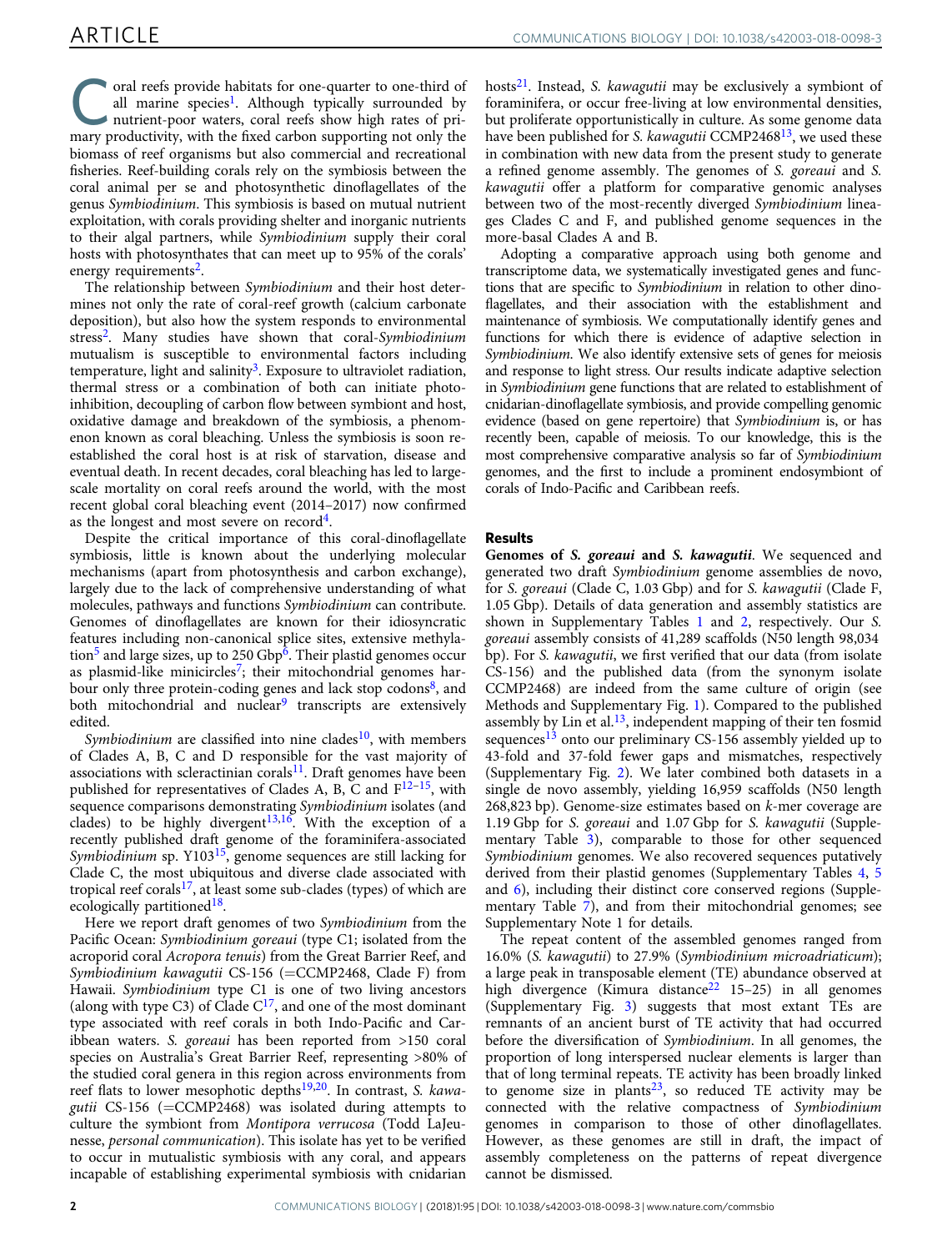Using a stringent threshold to remove genome scaffolds of potential bacterial or viral origin (Methods), we predict 35,913 and 26,609 high-quality gene models for S. goreaui and S. kawagutii, respectively (Supplementary Table 8). Usage profiles of codons and amino acids are shown in Supplementary Figs 4 and 5, respectively, and non-canonical splice sites in Supplementary Table 9 and Supplementary Fig. 6. Although we report fewer genes than in the published Symbiodinium genomes<sup>[12](#page-9-0)–[14](#page-9-0)</sup>, most (67.0 and 64.4% for S. goreaui and S. kawagutii, respectively) have transcriptome support; and we generally recovered more (Supplementary Fig. 7) of the 458 conserved core eukaryote genes (e.g. 436 in S. goreaui compared to 410 in the published S. microadriaticum<sup>[12](#page-9-0)</sup> based on TBLASTX; Supplementary Fig. 7C). Of these, 371 are common to all four Symbiodinium based on the predicted gene models (Fig. 1; Supplementary Data 1); similar results are observed for the corresponding genome sequences (Supplementary Fig. 7). About 94% of the predicted genes have introns, similar to S. microadriaticum (98.2%) and Symbiodinium *minutum* (95.3%); the earlier *S. kawagutii* genome assembly<sup>13</sup> may have underestimated the proportion of intron-containing genes (Supplementary Table 8), due to a less-stringent approach to gene prediction. All coding sequences have higher  $G + C$ content (56.7% in S. goreaui and 55.0% in S. kawagutii) than does the genome overall, comparable to coding sequences from other Symbiodinium (57.7% in S. microadriaticum and 52.7% in S. minutum).

Sequence divergence and synteny. Despite the seemingly high number of protein-coding genes, an earlier analysis of syntenic blocks<sup>12</sup> found only several hundred blocks conserved in a pairwise manner among three published Symbiodinium genomes. Here we included our two new genome sequences in this analysis, and focused further on syntenic collinear blocks, requiring each block to contain the same genes in the same order and orientation with no gene losses (Methods). The S. goreaui and S. kawagutii genomes share the most collinear blocks with 889 blocks, implicating 8621 genes; 62 of these blocks are of size >15, with the



Fig. 1 Comparison of Symbiodinium genomes. Number of recovered core eukaryote genes in each genome based on CEGMA, out of the 458 core genes

largest containing 76 genes (Supplementary Table 10). Thus, substantial proportions of genes in these two genomes occur in clusters: for cluster size  $\geq$ 5 genes, 32.4 and 24.0% of S. kawagutii and S. goreaui genes, respectively. These are likely to be underestimates, as the assemblies remain fragmentary. At the other end of the spectrum, the genomes of S. microadriaticum and S. gor*eaui* share only 86 collinear blocks of size  $\geq$  5, with maximum size 12 and implicating 588 genes in total (Table 1; Supplementary Table 10). These results suggest that although Clades C and F are divergent, they are the most-closely related among the four analysed Symbiodinium genomes (in line with their phylogenetic relationship). They also suggest that C and F are more divergent from Clade A than from Clade B (in line with their phylogenetic relationship). Therefore, gene synteny supports and extends earlier conclusions, based on common marker sequences, about phylogenetic relationships among Symbiodinium clades<sup>10,11</sup>. The remarkable sequence divergence among Symbiodinium lineages (with <20% genome-sequence reads of S. goreaui and S. kawagutii, respectively, mapped to a genome of a different clade; Supplementary Fig. 1A) lends support to earlier observations<sup>12,13</sup>.

Genome duplication and evolution. To assess the extent of genome-fragment duplication in the Symbiodinium genomes, we further assessed the syntenic collinear blocks within each of the four Symbiodinium genomes (as opposed to those shared between two genomes; above); these blocks likely imply duplication of genome fragments. We recovered 3289 blocks implicating 5498 genes in the genome of S. goreaui, compared to 472 blocks (2833 genes) in S. microadriaticum, 121 blocks (497 genes) in S. kawagutii, and only 1 block (12 genes) in S. minutum (Fig. [2](#page-3-0)a); most of these blocks in S. goreaui and S. kawagutii contain genes annotated with metabolic functions (Supplementary Data 2). The draft genome of S. minutum covers only 616 Mbp of the esti-mated 1.5 Gbp genome<sup>[14](#page-9-0)</sup>, thus the scarcity of collinear blocks within this genome is not surprising. While these results do not relate directly to whole-genome duplication, the genome of S. goreaui has the highest extent of genome-fragment duplication among the four, involving 15.31% (5498 of 35,913) of the predicted genes (Fig. [2](#page-3-0)a). This percentage compares to 5.77 and 1.87% in S. microadriaticum and S. kawagutii, respectively.

To assess the extent of adaptive selection of these duplicated genes within a genome, we further assessed the ratio  $(\omega)$  of substitution rates in non-synonymous (dN) to synonymous (dS) sites $^{24}$  $^{24}$  $^{24}$  between each pair of homologous genes located in the collinear blocks within a genome (Fig. [2b](#page-3-0)). Excluding S. minutum due to incomplete genome data, we observed the highest average  $\omega$  in S. goreaui (2.04; based on 23,499 pairwise comparisons), followed by S. kawagutii (1.90; 745 comparisons), and S. microadriaticum (1.75; 1688 comparisons). Our mean/median results suggest that most of the duplicated genes have undergone positive selection (mean  $\omega > 1$ ; Fig. [2b](#page-3-0)), potentially leading to diversification of metabolic functions.

Gene and protein functions. All annotated genes from S. goreaui and S. kawagutii genomes are listed in Supplementary Data 3 and 4, respectively. Of the 35,913 proteins predicted in S. goreaui,

| Table 1 Number of syntenic collinear blocks in Symbiodinium genomes |                             |                     |                     |
|---------------------------------------------------------------------|-----------------------------|---------------------|---------------------|
|                                                                     | S. microadriaticum. Clade A | S. minutum. Clade B | S. goreaui, Clade C |
| S. minutum, Clade B                                                 | 370 (2816)                  |                     |                     |
| S. goreaui, Clade C                                                 | 86 (588)                    | 155 (1125)          |                     |
| S. kawagutii, Clade F                                               | 121 (893)                   | 173 (1323)          | 889 (8621)          |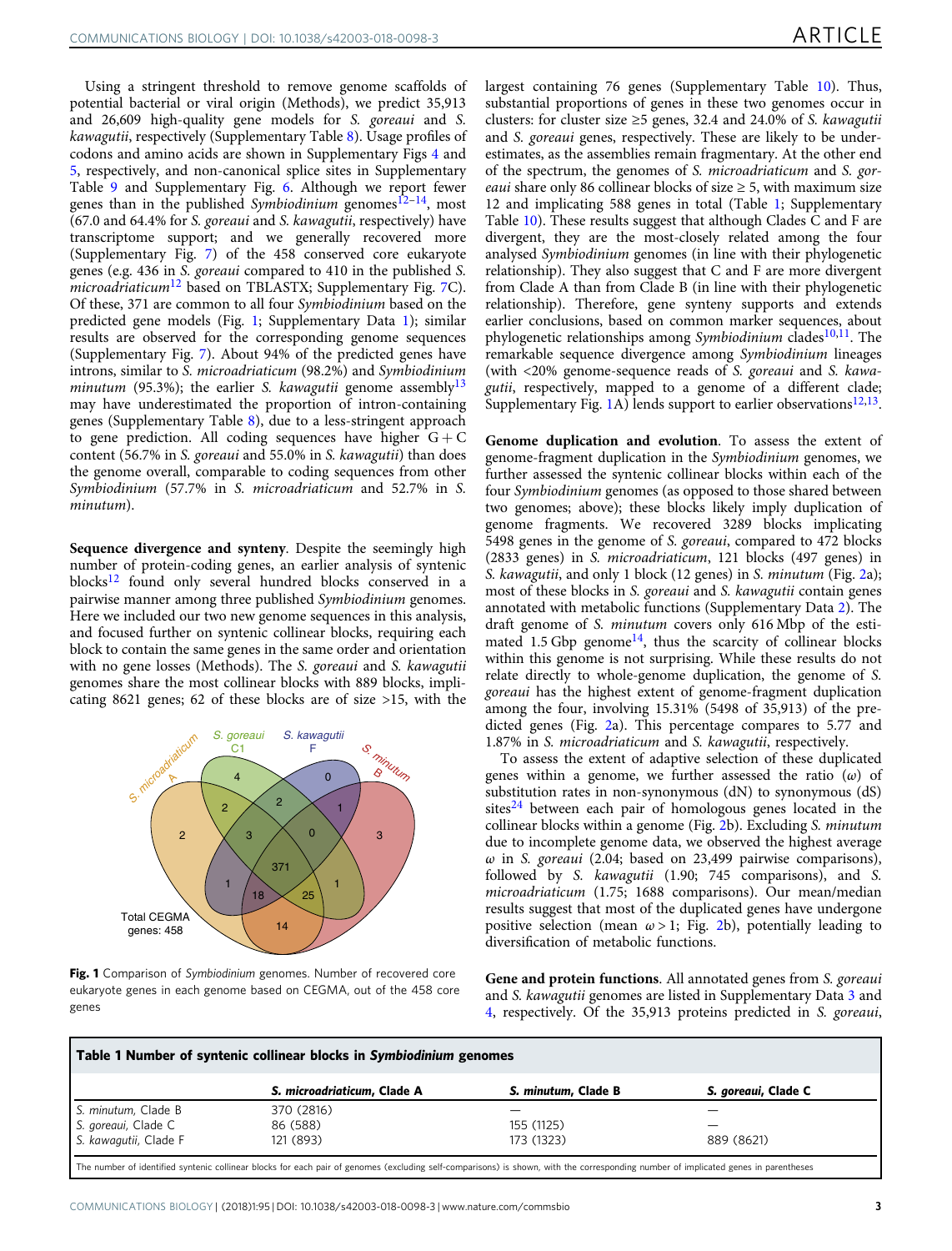<span id="page-3-0"></span>

Fig. 2 Genome duplication and evolution. a Percentage of genes that are implicated in syntenic collinear blocks within each genome as an indication of genome-fragment duplication. **b** The probability density of the dN/dS ratio for each pair of homologous genes found within syntenic collinear blocks in the genomes of S. microadriaticum (red: 1688 comparisons, mean 1.75, median 1.36), S. goreaui (yellow: 23499 comparisons, mean 2.04, median 1.65) and S. kawagutii (blue: 745 comparisons, mean 1.90, median 1.47). The S. minutum genome was excluded from this analysis due to incomplete data. Ratios between 0 and 6 are shown. The proportion of gene-pairs with dN/dS ratio >1 is 0.70–0.85 for these three genomes; the proportion of those with a ratio >6 is less than 0.02

31,646 (88.1%) show similarity (BLASTP,  $E \le 10^{-5}$ ) to sequences in UniProt; among these, 29,198 (81.3% of 35,913) and 19,718 (54.9%) are annotated with Gene Ontology (GO) terms or Pfam domains (Supplementary Table 11 and Supplementary Data 3). For S. kawagutii, 21,947 of 26,609 proteins (82.5%) find a match in UniProt (Supplementary Table 11 and Supplementary Data 4). Protein kinase (Pfam PF00069), reverse transcriptase (PF07727), ion transport protein (PF00520) and ankyrin repeats (PF12796) are among the most-abundant domains in Symbiodinium, appearing among the ten most abundant for each of the four genomes (Supplementary Table 12). Ankyrin repeat motifs are important in the recognition of surface proteins, and more generally in protein–protein interactions and have been implicated in mediating host–symbiont interactions across a variety of endosymbiotic associations<sup>25</sup>. Thus, proteins potentially involved in host–symbiont interaction (with phosphorylation, ion transport and protein recognition/interaction domains) are well represented in the predicted Symbiodinium proteomes. When these proteins were compared against those from S. microadriaticum and S. minutum, 35.1% of the identified homologous protein sets were recovered in all four genomes (Supplementary Fig. 7E).

We compared functions of proteins predicted from these four Symbiodinium genomes to a set of 27 eukaryotes (scoped more narrowly): 17 alveolates (ten other dinoflagellates, four ciliates, two apicomplexans and Perkinsus marinus), stramenopiles (two diatoms) and Archaeplastida (four rhodophytes, three chlorophytes and Arabidopsis). This 31-taxon set (1,136,347 proteins; Supplementary Tables 13 and 14) represents lineages in which one or more endosymbioses are implicated in plastid origin<sup>26</sup>; these proteins were clustered (based on sequence similarity) into 56,530 groups of size two or greater (Supplementary Table 14; see Methods). Using this 31-taxon dataset as background, we assessed the over-representation or under-representation of protein domains within our various groups of Symbiodinium proteins. We found 270 domains (Supplementary Data 5) to be significantly overrepresented (hypergeometric test, Benjamini-Hochberg<sup>[27](#page-9-0)</sup> adjusted  $p \le 0.05$ ) in Symbiodinium. Interestingly, many domains e.g. C-5 cytosine-specific DNA methylase (PF00145), planctomycete cytochrome c (PF07635) and sigma-70 region 2 (PF04542) of RNA polymerase are also overrepresented in the four Symbiodinium genomes in a similar comparison against 880,909 proteins in a 15-taxon set that includes ten other dinoflagellates and the immediate outgroup Perkinsus marinus (Supplementary Data 6). Therefore, compared to related eukaryotes and to other dinoflagellates, Symbiodinium is enriched in functions involved in methylation of cytosine, (photosynthetic) energy production and RNA polymerisation. Hydroxymethylation of uracil is common  $(12-70%)$  in dinoflagellate genomes<sup>5</sup>; while cytosine methylation has been described in Symbiodi $nium<sup>28</sup>$ , our findings suggest that cytosine methylation is more prominent in Symbiodinium than in these other dinoflagellates.

Activation of some retrotransposons is part of the stressresponse mechanism in diatoms, plants and other eukaryotes $2^9$ . The reverse transcriptase domain (PF07727) is enriched in Symbiodinium compared to both the 31-taxon and 15-taxon sets, suggesting that retrotransposition could be a prominent mechanism of stress response in Symbiodinium and dinoflagellates. Although we set a stringent threshold for removing putative bacterial or viral sequences (see Methods), 40  $(-0.1\%)$  of the final 41,289 genome scaffolds of S. goreaui have significant hits (BLASTN  $E \le 10^{-20}$ ) to the virus genomes<sup>[30](#page-9-0)</sup> isolated from the same S. goreaui (type C1) strain, with 16 identical regions (76–609 bp) distributed in nine scaffolds of lengths ranging from 1092 to 7,338,656 bp. Whether this indicates introgression of viral sequences remains to be determined.

Positive selection of Symbiodinium genes. Using a branch-site model based on the ratio of  $dN/dS<sup>24</sup>$  $dN/dS<sup>24</sup>$  $dN/dS<sup>24</sup>$  (Methods and Supplementary Fig. 8) and a reference species tree, we identified Symbiodinium genes showing evidence of positive selection in comparison to ten other dinoflagellates, with P. marinus as the outgroup (15 taxa: Supplementary Tables 13 and 14). The reference species tree (Fig. [3a](#page-4-0)) was computed following Price and Bhattacharya<sup>31</sup>, based on a concatenated protein alignment with partition-specific maximum-likelihood model testing (see Methods). We then based our analysis of adaptive evolution on all orthologous sets plus those homologous sets for which the protein tree is topologically congruent with our reference tree.

The 880,969 proteins from the 15-taxon set were first clustered into 310,617 homologous sets. We then adopted a stringent set of criteria (Supplementary Fig. 8) to filter these sets to yield the final 5675 sets: 1656 single-copy (orthologous) sets, and 4019 multicopy sets for which the genus-level tree topology of each set, with Symbiodinium in an exclusive monophyletic clade, is congruent to the reference species phylogeny. Of the 5675 homologous sets, 2460 containing 7987 Symbiodinium proteins (5.0% of all 158,645 Symbiodinium proteins) show evidence of positive selection in one or more Symbiodinium lineages; 1069 of these sets are annotated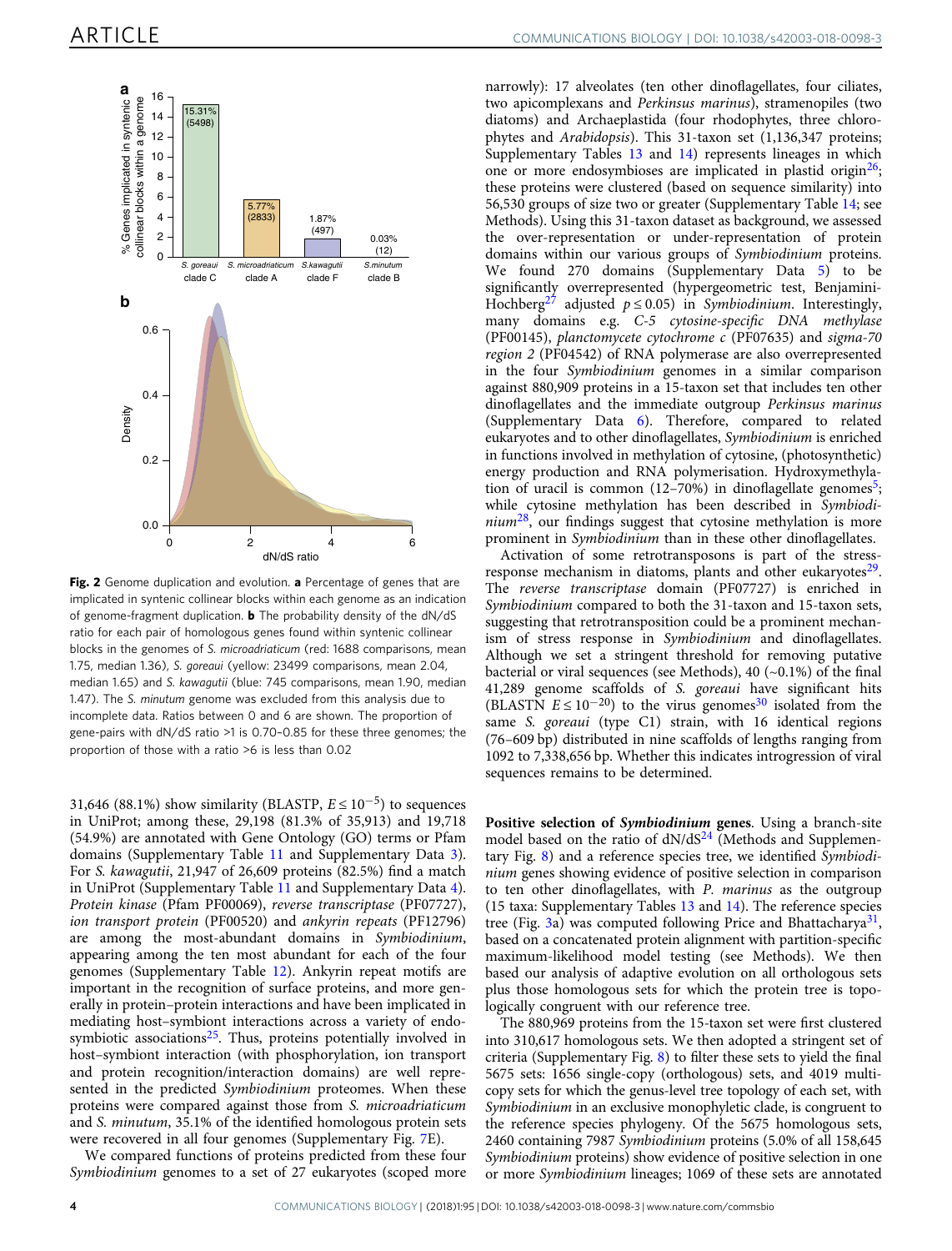<span id="page-4-0"></span>



Fig. 3 Testing for positive selection acting on Symbiodinium genomes. a The reference 15-species tree of Symbiodinium, dinoflagellates and Perkinsus marinus (as outgroup) based on single-copy orthologous genes, reconstructed based on a concatenated protein alignment with partitionspecific maximum-likelihood model testing using IQtree, following Price and Bhattacharya<sup>31</sup>. Support based on 2000 rapid bootstraps is shown on each internal node, and the branch length is the number of substitutions per site. **b** Percentage of the 1069 positively selected gene sets in Symbiodinium that are annotated with GO (level 3) terms, shown for principal hierarchies Biological Process, Molecular Function and Cellular Component. The corresponding number of gene sets is shown on each bar

with GO terms (Supplementary Data 7). Figure 3b shows the terms (level 3) in the three GO hierarchies that are shared by  $\geq 5\%$ of these 1069 sets. In the Biological Process hierarchy, metabolic processes are highly represented (primary metabolic process [292] and macromolecule compound metabolic process [243] are among the four most-frequent terms), followed by oxidation reduction [96] and transport (establishment of localization [90], transport [90], and transmembrane transport [80]). Highly represented terms in the Molecular Function hierarchy indicate binding of diverse molecules and ions, e.g. protein binding [173] and metabolism (hydrolase [390], transferase [344]). In Cellular Component, cell part [113], membrane [86] and membrane part [59] are the most frequent. Thus in Symbiodinium as represented by these four assemblies, broad aspects of metabolism, and transport including across membranes, show evidence of positive selection, in line with their recognised importance in cnidariandinoflagellate symbioses<sup>12</sup>.

We further assessed the enrichment of annotated GO terms among these 7987 Symbiodinium genes against all annotated terms in the four Symbiodinium genomes (Supplementary Data 8) in this study. Based on the enriched Biological Process terms, we observe four emergent themes among positively selected functions in Symbiodinium genes. The first theme is that functions associated with photosynthetic light reactions are enriched among the positively selected Symbiodinium genes; photosynthesis, light reaction and photosystem II assembly are significantly over-represented (Benjamini-Hochberg<sup>[27](#page-9-0)</sup> adjusted  $p \le 0.05$ ), as are Cellular Component terms related to plastid functions e.g. thylakoid, photosynthetic membrane, intracellular membranebounded organelle (Supplementary Data 8). Coral bleaching has been associated with the loss of light-harvesting proteins and the subsequent inactivation of photosystem II (PSII) in Symbiodi $nium$  under combined light and temperature stress $^{32}$ . These earlier results suggest that coral bleaching associated with algal photobleaching can be ameliorated, at least in part, by thermal acclimation of Symbiodinium to improve the thermal tolerance of PSII. Therefore, these genes may have been selected to increase thermal resilience. Alternatively, this may reflect the adaptation of Symbiodinium to specific light and nutrient regimes imposed by symbiosis.

The second emergent theme involves the transport of ions and metabolites across membranes. Intracellular transport, cytosolic transport, transition metal ion transport and copper ion transport as well as terms related to transmembrane transport of amino acids, organic acids and carboxylic acids are significantly enriched (hypergeometric test, Benjamini-Hochberg<sup>[27](#page-9-0)</sup> adjusted  $p \le 0.05$ ; Supplementary Data 8); these functions underpin multiple physiological processes, including but not limited to pH regulation, calcification and photosynthetic carbon fixation<sup>33</sup>. Symbiodinium investigated to date are enriched in bicarbonate and ammonium transporters compared with other dinoflagellates<sup>12</sup>. These biological processes are especially relevant to the maintenance and regulation of coral-dinoflagellate symbiosis $33$ , possibly including its sensitivity and/or response to environmental stress.

The third theme is the enrichment of functions related to the biosynthesis and modification of amino acids and glycoproteins (Supplementary Data 8) e.g. protein phosphorylation, peptide biosynthesis process, protein ADP-ribosylation, protein glycosylation, D-amino acid metabolic process and glycoprotein biosynthetic process. Corals lack the capacity to synthesise a number of amino acids (e.g. cysteine in Acropora digitifera<sup>34</sup>), thus selection acting on the synthesis of amino acids may indicate the critical role of Symbiodinium in supplying amino acids both for selfpreservation and for the coral host. Glycoprotein molecules are often surface-localised and in microbes form the basis of microbe-associated molecular patterns (MAMPs) which, in conjunction with a host-associated pattern recognition receptor, mediate recognition by a host<sup>3</sup>. Both in culture and in hospite, Symbiodinium exude glycoconjugates<sup>[3](#page-9-0)</sup>. Where investigated, cell-surface glycan profiles are stable over time within a Symbiodinium culture, but can differ between clades within a host<sup>35</sup>. N-acetyl and mannosyl residues are prominent constituents of Symbiodinium cell-surface glycans, making them candidates for MAMPs that could participate in the establishment of symbiosis. Lin et al.<sup>[13](#page-9-0)</sup> reported a S. kawagutii glycan biosynthesis pathway distinct from that of S. minutum, again pointing to a possible role of glycans in specificity of host recognition<sup>[35](#page-9-0)</sup>. Neubauer et al.<sup>36</sup> demonstrated that the thrombospondin type 1 repeat (TSR) from the sea anemone Aiptasia pallida contains binding sites for glycosaminoglycan, and that blocking TSR led to decreased colonisation by S. minutum. Our results offer, to our knowledge, the first evidence of positive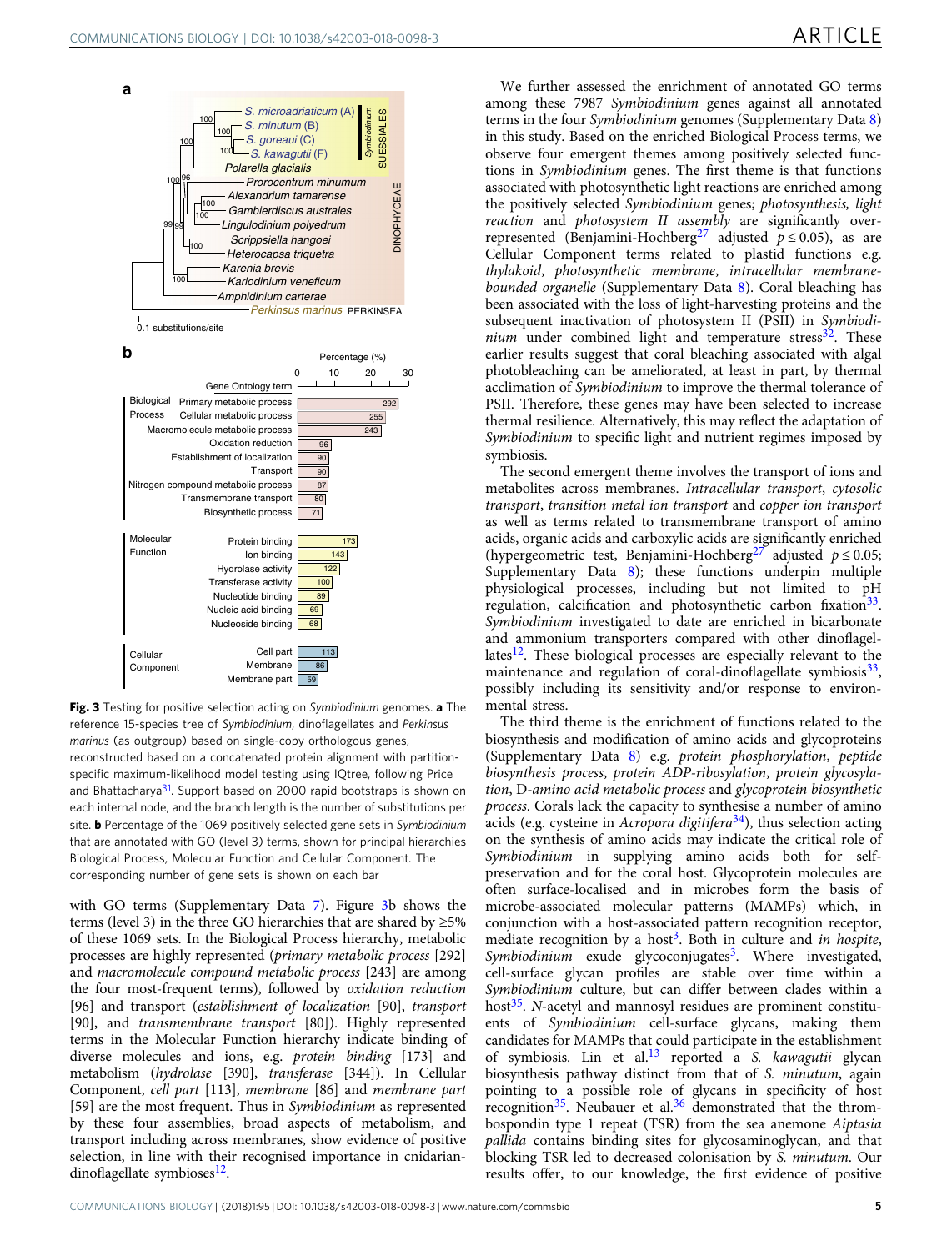selection of functions underlying the biosynthesis and modification of amino acids and glycoproteins, suggesting that these functions are critical in the establishment of cnidariandinoflagellate symbioses.

Our fourth emergent theme relates to stress response. Enriched terms annotated for the positively selected genes include cell redox homeostasis, translation initiation and 22 terms describing the negative regulation of gene expression, transcription, RNA biosynthesis and cellular biosynthetic and metabolic processes (Supplementary Data 8). Environmental stressors can disrupt the cellular redox homeostasis and break down the coral-dinoflagellate symbiosis. Negative regulation of transcription may represent a stress response that safeguards the genome from accumulating DNA damage<sup>37</sup>; a similar stress response has been observed in coral<sup>38</sup>. Other enriched functions that may be related to stress response include mitotic nuclear division, translation, and various processes of nucleotide biosynthesis and modification e.g. RNA methylation, rRNA methylation, DNA replication, RNA processing, and deoxyribonucleotide biosynthetic process. Our results thus provide evidence that stress response is under positive selection in Symbiodinium, presumably (given their lifestyle) in relation to the establishment and/or maintenance of symbiosis.

Do Symbiodinium have sex?. Symbiodinium have been hypothesised to reproduce sexually and to have a diploid life stage<sup>39</sup>, but definitive evidence for sex, e.g. karyogamy and meiosis, has yet to be observed $40$ . The ability to reproduce sexually offers increased efficiency of selection and adaptation $41$ . So far, the strongest evidence supporting meiotic potential in Symbiodinium comes from patterns of population-genetic variation revealed in allozymes, randomly amplified polymorphic DNA and other molecular markers[40,42](#page-9-0). Indeed, for some markers a higher degree of genetic variation has been observed in certain Symbiodinium clades than in dinoflagellates known to reproduce sexually  $42$ . More recently, differential gene expression analysis<sup>[43](#page-9-0)</sup> using a heterologous culture from which our sequenced S. goreaui was derived revealed an enrichment of gene functions related to meiosis under thermal stress, suggesting a switch from mitosis to meiosis under stress conditions.

Schurko and Logsdon<sup>44</sup> described a meiosis detection toolkit, a set of 51 genes<sup>[45](#page-9-0)</sup> specific or related to meiosis that collectively point to a capacity for meiosis even in divergent or specialised eukaryotic genome. Incomplete genome coverage or assembly, sequence divergence, paralogy, patterns of overlapping function and evolutionary specialisation means that not all 51 need to be present or detectable for a lineage to be assessed as probably sexual, or only recently asexual<sup>44</sup>. Thirty-one of these genes were earlier identified in Symbiodinium Clades A and  $B^{45}$ . Here, BLASTP search ( $E \le 10^{-5}$ ) of predicted proteins in these four *Symbiodinium* genomes recovered matches corresponding to 48 of the of 51 toolkit genes in S. microadriaticum, 47 in S. minutum and in S. goreaui, and 46 in S. kawagutii (Fig. [4a](#page-6-0); Supplementary Data 9). Eight of the 11 meiosis-specific proteins were detected in all four Symbiodinium. REC114, SAD1 and XRS2 found weaker matches  $(E \ge 10^{-14})$  in one to two genomes, although confirmatory UniProt domains were usually present (Supplementary Data 9). RAD17 is the Schizosaccharomyces pombe homolog of S. cerevisiae RAD24<sup>46</sup>, for which we find highly significant matches ( $E \le 10^{-127}$ ) in all four Symbiodinium. Moreover, 15 of the 51 genes show evidence of positive selection in Symbiodinium against other dinoflagellates (Supplementary Data 9). Our data imply that these four Symbiodinium are, or until recently have been, capable of meiosis.

Response to light stress. Mycosporine-like amino acids (MAAs) are ultraviolet (UV)-protective compounds that, in corals and

other marine organisms, also act as antioxidants scavenging reactive oxygen species. Up to five MAAs have been reported in Symbiodinium (Clades A, B and C) isolated from cnidarian hosts<sup>[47](#page-9-0)</sup>. The MAA biosynthetic pathway involves dehydroquinate synthase (DHQS), O-methyltransferase (O-MT), an ATP-grasp and non-ribosomal peptide synthetase  $(NRPS)<sup>48</sup>$ . In cyanobacteria, a short-chain dehydrogenase may play a role in con-verting shinorine to palythine-serine<sup>[49](#page-9-0)</sup>. Genes encoding these four MAA-biosynthetic enzymes were reported absent from the S. *kawagutii* genome<sup>13</sup>. Here, using known proteins in bacteria, fungi and cnidarians as queries, we recovered all five enzymes including the short-chain dehydrogenase from the S. microadriaticum, S. goreaui and S. kawagutii genomes (Supplementary Table 15); ATP-grasp was not found in S. minutum. These enzymes were earlier reported absent from S. kawagutii, and it was proposed that their absence can be compensated via coral-Symbiodinium co-evolution<sup>[13](#page-9-0)</sup>; this hypothesis remains to be investigated, but we note that this S. kawagutii isolate has not been observed in association with an animal host<sup>[21](#page-9-0)</sup>.

Scytonemin is a UV-blocker first reported in terrestrial cyanobacteria, and in contrast to MAAs was thought to be synthesised exclusively by cyanobacteria<sup>[48](#page-9-0)</sup>. The genome of the cyanobacterium Nostoc punctiforme contains a UV-inducible 18 gene operon $50$  that specifies proteins of scytonemin biosynthesis and regulation, including proteins for the synthesis of aromatic amino-acid precursors such as chorismate. Homologs of six of these 18 genes have been described in the coral Acropora digitifera, and were considered putative instances of lateral genetic transfer<sup>[51](#page-9-0)</sup>. We find 12 of these 18 genes in the genomes of S. goreaui and in S. kawagutii, 11 in S. microadriaticum and ten in S. minutum (Fig. [4](#page-6-0)b; Supplementary Table 16).

Genes responsible for biosynthesis of the aromatic amino acid tryptophan ( $trpA$ ,  $trpB$ ,  $trpC$ ,  $trpD$  and  $trpE$ ) and the two key enzymes of chorismate biosynthesis, aroG and aroB (dehydroquinate synthase, also important for MAA biosynthesis), are found in all Symbiodinium genomes, albeit so far in different scaffolds; these genes are also present in Arabidopsis thaliana, although not in corals or Hydra which, like most other animals, are unable to synthesise tryptophan. The recovery of more of these 18 genes in Symbiodinium than in corals or other animals (Fig. [4b](#page-6-0)) could reflect the impact of endosymbiotic association of ancestral cyanobacteria during the course of plastid evolution in photosynthetic eukaryotes $26$ . The presence of multiple gene copies (Supplementary Table 16) also implicates genetic duplication. Our findings suggest that Symbiodinium has the capacity to produce scytonemin.

# **Discussion**

Symbiodinium can form associations with a wide range of cnidarian hosts (as well as some other marine invertebrates and protists) across broad geographic and temporal scales<sup>11</sup>. The symbiosis between corals and Symbiodinium relies on compatible host-symbiont recognition and sustainable nutrient exchange, both of which are vulnerable to external environmental factors including temperature and light. A sustainable coral-Symbiodinium association requires an adaptive capacity in the face of environmental extremes.

In this study, we generated the first draft genome of S. goreaui (Clade C), a much-improved draft genome of S. kawagutii (Clade F) and high-quality gene models for both. Comparative analysis revealed high divergence among the genomes of Symbiodinium from four clades, consistent with previous single-gene phylogenetic relationships. We found that many gene families related to the establishment and/or maintenance of symbiosis appear to be under positive selection in Symbiodinium, including genes related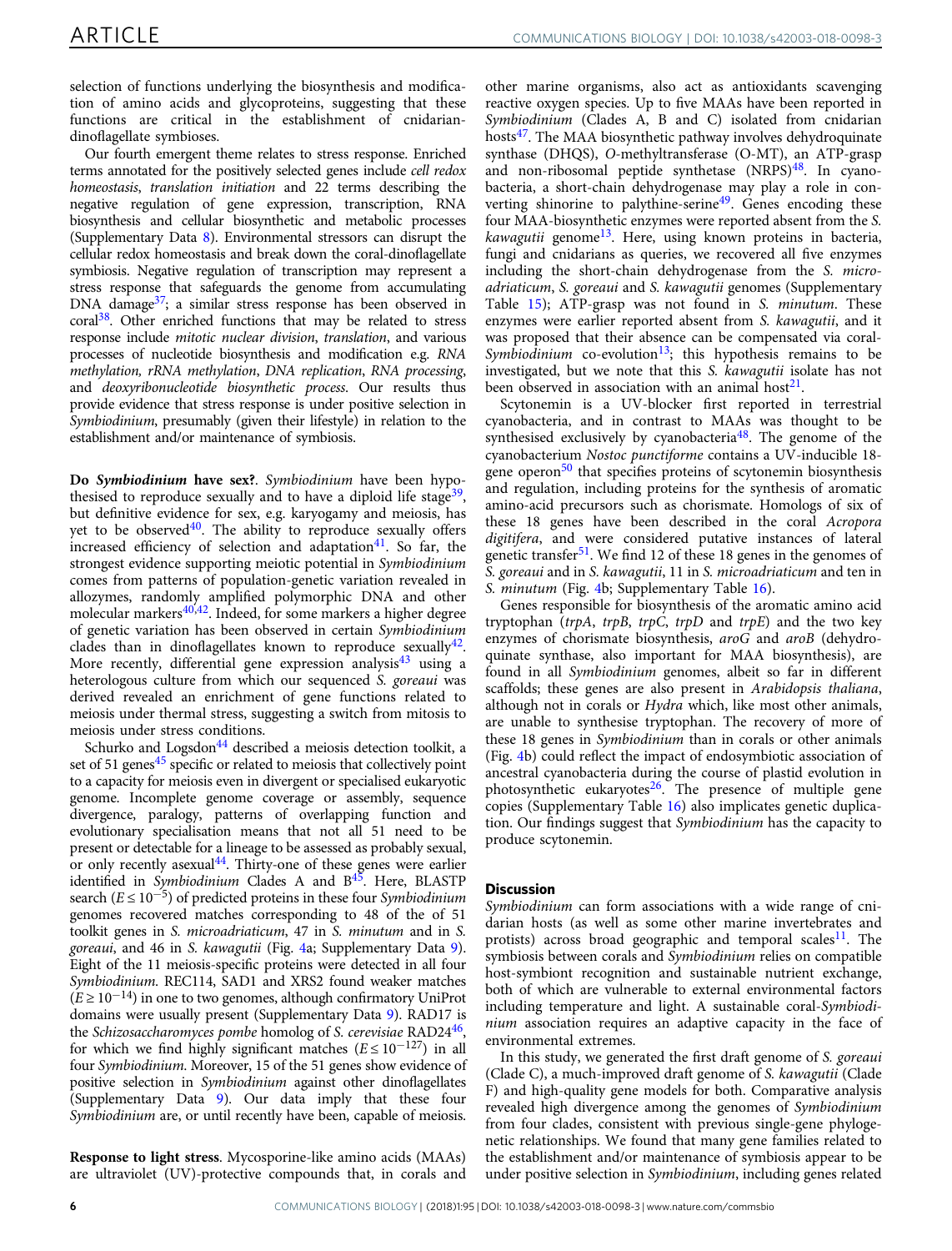<span id="page-6-0"></span>

Fig. 4 Recovery of genes in Symbiodinium. a Meiosis-related genes recovered in the genomes of S. microadriaticum (Clade A), S. minutum (Clade B), S. goreaui (Clade C) and S. kawagutii (Clade F). The first 11 genes are noted as meiosis-specific in Chi et al<sup>45</sup>. b Scytonemin biosynthesis genes in Symbiodinium genomes relative to the coral Acropora digitifera, sea anemone Nematostella vectensis, hydra (Hydra magnipapillata) and the green plant Arabidopsis thaliana. The order of the 18-gene cluster (shown in green arrows) in the cyanobacteria Nostoc punctiforme is used as a reference, with presence  $(+)$  and absence (-) of a gene in each species are shown. Figure modified from Shinzato et al<sup>[51](#page-9-0)</sup>

to photosynthesis, host-symbiont interactions and nutrient exchange.

In the absence of data from population genetics, the dN/dS ratio remains a valuable and widely used indicator of adaptive selection, including in host-symbiont relationships $52$ . Artefacts and dS saturation may arise due to e.g. population size or structure, demographic history, gene flow, recombination or linkage, particularly when the ratio is computed within a population (or genome, as we do here); some of these artefacts can be avoided by use of branch-site models<sup>53</sup>. Moreover, Symbiodinium genomes may represent a favourable use case. Coral reef ecosystems have existed for  $\sim$ 240 M years<sup>[54](#page-9-0)</sup>, individual reefs can be stable for thousands of years, and Symbiodinium can be transported over long distances in ocean currents<sup>55</sup>, potentially escaping local bottlenecks. In addition, Symbiodinium is haploid over much of its life history<sup>[56](#page-10-0)</sup>, so deleterious alleles will be removed quickly.

We also identified complete, or near-complete, sets of genes indicative of the presence of meiosis and several mechanisms of stress tolerance, functions that have until now been considered absent from S. goreaui and S. kawagutii. S. goreaui (type C1) belongs to one of the most globally dominant clades (Clade C) on coral reefs; and analysis of its draft genome has provided important new insights into coral-algal symbiosis. This genomic resource is already demonstrating utility in the identification of symbiont fractions in de novo sequencing of coral tissues<sup>[57](#page-10-0)</sup>, and will provide a foundation for targeted studies into the molecular biology and physiology of this crucial symbiosis and its adaptation to a changing environment.

#### Methods

Biological materials and DNA extractions. Symbiodinium goreaui (Clade C, type C1; AIMS-aten-C1-MI-cfu-B2, now AIMS culture collection SCF055-01) is a single-cell monoclonal culture first isolated from the coral Acropora tenuis at Magnetic Island (Queensland, Australia) at 3 m depth[58](#page-10-0); this culture is maintained at the Australian Institute of Marine Science, Townsville, Australia. Genomic DNA was extracted from these isolates using the Qiagen DNeasy Plant Mini Kit following the manufacturer's protocol.

Symbiodinium kawagutii CS-156 (also known as CCMP2468) was first acquired from the Australian National Algae Culture Collection (ANACC). Unique cells were first selected under the microscope and grown in 24-well plates, from which unique cells were transferred onto agar plates. Their growth was monitored under the microscope to ensure colony formation before a colony was selected for further culturing in liquid medium. Throughout the experiment, the cells were cultured in f/2 medium containing ampicillin (100 μg mL<sup>−1</sup>), kanamycin (50 μg mL<sup>−1</sup>) and streptomycin (50 μg mL<sup>-1</sup>). PCR amplification using generic bacterial primers<sup>[59](#page-10-0)</sup> was performed regularly to identify potential bacterial contamination. High molecular-weight genomic DNA was extracted following the CTAB method described in Shoguchi et al.<sup>[14](#page-9-0)</sup>.

Generation and processing of sequencing data. For each isolate, sequence data  $(2 \times 150$  bp reads) were generated using multiple paired-end and mate-pair libraries on the Illumina HiSeq 2500 platform at the Australian Genome Research Facility, Melbourne. Details of insert length for each paired-end and mate-pair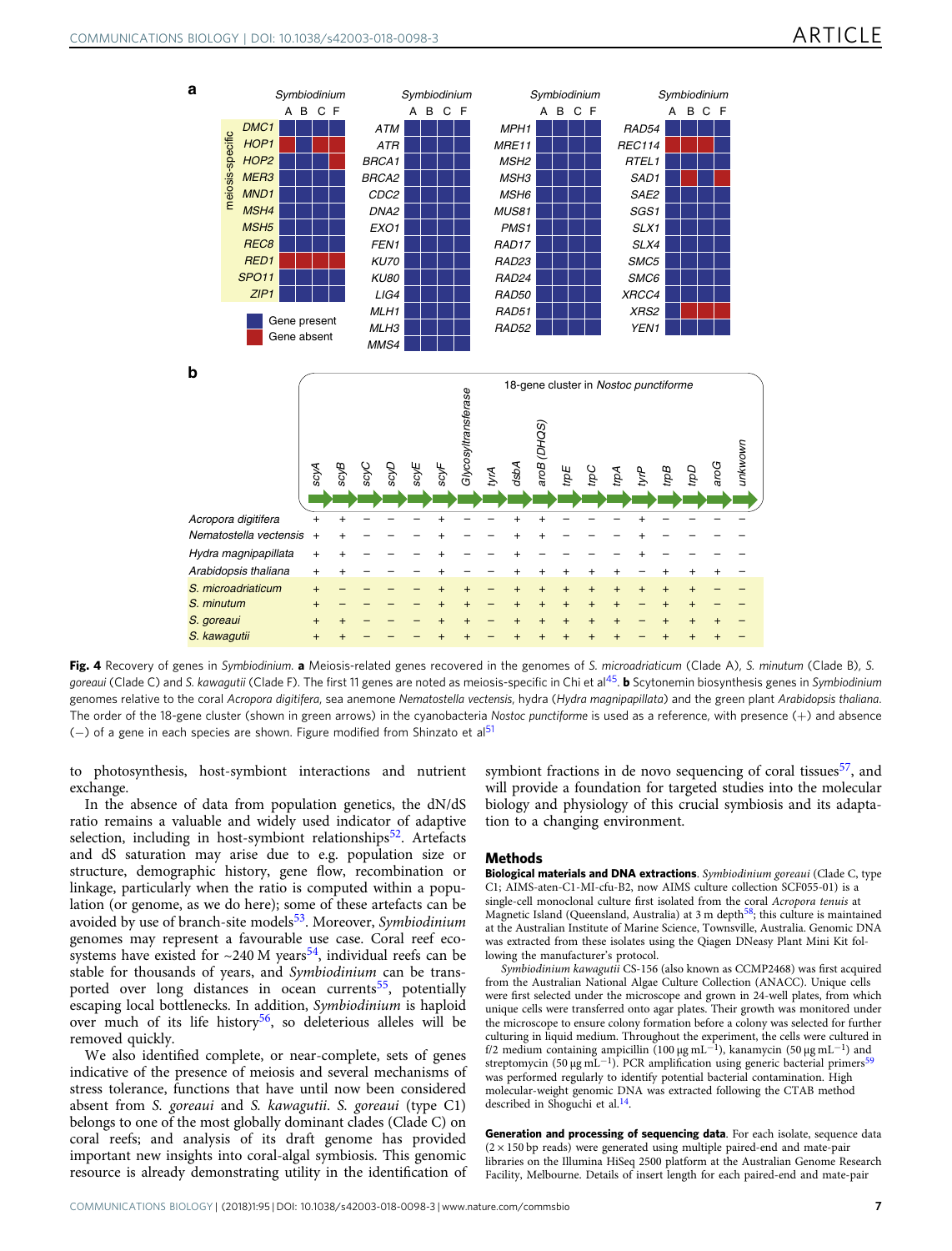libraries are shown in Supplementary Table 1. Specifically, one of the paired-end libraries (of insert length 250 bp) was designed such that the read-pairs of  $2 \times 150$ bp would overlap. In total, we generated 116.0 Gb (614.6 million reads) and 92.2 Gb (774.1 million reads) of sequence data for S. goreaui (type C1) and S. kawagutii (Clade F), respectively. Compared to S. goreaui, we generated fewer sequence data for S. kawagutii because some genome data of the same isolate<sup>[13](#page-9-0)</sup> are publicly available (see next section).

Adapter sequences were removed from the raw sequence data using Trimmomatic<sup>[60](#page-10-0)</sup>, and erroneous bases were corrected using Quake<sup>61</sup>. For reads generated from the paired-end libraries, pairs with overlapping reads were merged into longer, single-end reads using BBMerge [\(http://jgi.doe.gov/data-and-tools/](http://jgi.doe.gov/data-and-tools/bbtools/bb-tools-user-guide/) [bbtools/bb-tools-user-guide/\)](http://jgi.doe.gov/data-and-tools/bbtools/bb-tools-user-guide/); we treated the other reads as bona fide paired-end reads. All reads generated from the mate-pair libraries were processed and classified using NXtrim[62](#page-10-0) based on read-orientation information (as observed based on the presence of adapter sequences in Nextera mate-pair libraries) into (a) paired-end, (b) single-end and (c) bona fide mate-pair reads. Due to the high standard deviation of estimated insert-lengths among the reads in (a), we treated both (a) and (b) as single-end reads. Details of all processed reads are shown in Supplementary Table 1.

Comparative analysis of S. kawagutii genome sequence data. To ensure that the sequence data we generated for S. kawagutii CS-156 (=CCMP2468) were indeed from the same source as the published data $13$ , we compared the sequence reads between the two data sources by mapping our reads onto the assembled genome in Lin et al.<sup>13</sup>, and conversely the reads in Lin et al.<sup>13</sup> against our SPAdes genome assembly (see De novo genome assembly below), using CLC Genomics Workbench v7.5.1 (Qiagen). As shown in Supplementary Fig. 1A, about 89% of our reads mapped at high quality (MAPQ score ≥ 30) to the published genome assembly from Lin et al.<sup>[13](#page-9-0)</sup>. In comparison, 96.0 and 87.2% of the reads respectively from our dataset and from Lin et al.<sup>[13](#page-9-0)</sup> mapped (MAPQ score  $\geq$  30) to our SPAdes genome assembly (Supplementary Fig. 1B). We recovered identical sequences of the phylogenetic marker genes (18S ribosomal RNA and internal transcribed spacer ITS2) from both genome datasets. To further assess assembly quality, we aligned the contigs from our preliminary genome assembly, and from the published assembly of S. kawagutii, against each of the ten fosmid sequences from Lin et al.<sup>[13](#page-9-0)</sup>. Our SPAdes assembly has orders of magnitude fewer gaps and mismatches than the published assembly (Supplementary Fig. 2). In subsequent genome assemblies (below), we combined both published sequence reads from Lin et al.[13](#page-9-0) and our processed reads as a single dataset.

De novo genome assembly. For each isolate we adopted a novel, integrative approach using multiple methods to assemble the genome de novo. First, to minimise assembly errors we systematically assessed the distances between readpairs in all sequencing libraries. To do this, we first assembled all processed (single, paired-end and mate-pair) reads using CLC Genomics Workbench v7.5.1 (Qiagen) to generate an initial assembly; at this step, the insert-length information for each sequencing library was based on the estimate given by the sequencing provider. We then mapped all reads to the assembled contigs, and derived a more-accurate estimate of read-pair distances (i.e. via size of insert-length) for each sequencing library using CollectInsertSizeMetrics tool in Picard ([https://broadinstitute.github.](https://broadinstitute.github.io/picard/) [io/picard/\)](https://broadinstitute.github.io/picard/).

Second, we assembled all processed reads using the more-accurate estimate of read-pair distances above, independently using (a) CLC Genomics Workbench v7.5.1 (Qiagen), (b) SPAdes<sup>[63](#page-10-0)</sup> and (c) ALLPATHS-LG<sup>[64](#page-10-0)</sup>. For CLC and SPAdes, the contigs were further joined into longer scaffolds using mate-pair reads with SSPACE<sup>65</sup>; ALLPATHS-LG yielded genome scaffolds directly. Gaps within scaffolds were further filled using GapFiller<sup>[66](#page-10-0)</sup> at the default setting, thereby yielding three preliminary assemblies: the (a) CLC, (b) SPAdes and (c) ALLPATHS-LG assemblies (Supplementary Table 17). In addition to assembly statistics, we further assessed the quality of each assembly based on (a) full-length recovery of phylogenetic markers (18S ribosomal RNA and internal transcribed spacer region ITS2), (b) full-length recovery of coding sequences of known organellar genes, and (c) genome completeness based on conserved core eukaryote genes using CEGMA[67](#page-10-0) (Supplementary Data 1). As reference, we used all publicly available Symbiodinium ITS regions (both ITS1 and ITS2), mitochondrion-encoded genes and chloroplast-encoded genes in NCBI. While we recovered a high extent of CEGMA (eukaryote) genes (S. goreaui: 85.37%, S. kawagutii: 74.89%; Supplementary Table 17) in the SPAdes assemblies, these assemblies are highly fragmented (percentage of genome in scaffolds > 50 kb: 46.86% in S. goreaui, 74.89% in S. kawagutii). In comparison, we recovered a similarly high extent of CEGMA (eukaryote) genes (S. goreaui: 76.20%, S. kawagutii: 83.19% [the highest]; Supplementary Table 17) in the CLC assemblies that are more contiguous (percentage of genome in scaffolds > 50 kb: 73.64% in S. goreaui, 76.06% in S. kawagutii). The ALLPATHS-LG assemblies yielded the least number of scaffolds (thus higher contiguity; Supplementary Table 17), but many conserved genes and phylogenetic markers were misassembled (in fragments at multiple regions rather than in full-length). We therefore used the CLC assembly as the master assembly for each genome.

Third, we refined these master assemblies using MUMmers in GMCloser $^{68}$  $^{68}$  $^{68}$  by filling the gaps and merging scaffolds using contigs from the SPAdes and

ALLPATHS-LG assemblies, followed by another step of gap-filling using GapFiller<sup>[66](#page-10-0)</sup>. This gave us the refined master assemblies.

Identification and removal of bacterial and viral sequences. To identify putative bacterial and viral sequences in the genome scaffolds of S. goreaui and S. kawagutii, we followed the approach of Aranda et al.<sup>[12](#page-9-0)</sup> with some modifications. In brief, we first searched the scaffolds (BLASTN) against a database of bacterial and viral genomes (see "Methods"), and identified those with hits at bit score >1000 and  $E \le 10^{-20}$ ; we considered these as significant hits. We then examined the sequence cover of these regions in each scaffold, and identified the percentage (in length) contributed by these regions relative to the scaffold's full length. Aranda et al.<sup>12</sup> used a threshold of 50% sequence cover as indication of putative bacterial or viral contaminant, and thus removed scaffolds containing >50% of putative bacterial or viral regions. Here, we systematically assessed the number of implicated genome scaffolds across the different thresholds of percentage sequence cover of putative bacterial or viral regions, and the corresponding gene models in these scaffolds (Supplementary Fig. 9). At the most-stringent threshold (0% sequence cover), any scaffold with any significant bacterial or viral hits is considered a contaminant, here 333 and 90 scaffolds in S. goreaui and S. kawagutii, respectively (Supplementary Fig. 9A, B); these represent <1% of the total assembled scaffolds in each genome. In contrast, at the lenient threshold of 90% sequence cover, only 32 and 2 scaffolds, from S. goreaui and S. kawagutii, respectively, are considered contaminants. In both genomes, the number of scaffolds shows a sharp decrease from thresholds at 0 to 10% sequence cover, followed by a gradual decrease as the subsequent thresholds become less stringent. A similar trend is observed with the implicated gene models on these scaffolds (Supplementary Fig. 9C and D). The 0% threshold may be too strict in these cases, since bacterial-like genes are known to be present in dinoflagellates. Here we chose 10% as the deciding threshold, i.e. any scaffold with significant bacterial or viral hits covering >10% of its length was considered a contaminant. In this way 129 and 33 scaffolds (and the gene models implicated within) were removed from S. goreaui and S. kawagutii, respectively.

Genome annotation and gene prediction. We adopted a comprehensive ab initio approach for gene prediction using all available dinoflagellate proteins, as well as all Symbiodinium genes and transcriptomes, as guiding evidence. For each genome assembly, a de novo repeat library was first derived using RepeatModeler ([http://](http://www.repeatmasker.org/RepeatModeler/) [www.repeatmasker.org/RepeatModeler/](http://www.repeatmasker.org/RepeatModeler/)). All repeats (including known repeats in RepeatMasker database release 20150807) were masked using RepeatMasker [\(http://www.repeatmasker.org/\)](http://www.repeatmasker.org/).

We used transcriptome data to guide functional annotation of assembled genomes. For *S. goreaui*, we used the published transcriptome data (NCBI accession GSE72763) from Levin et al.<sup>43</sup>. For *S. kawagutii*, we used the transcriptome data of CCMP2468 (MMETSP0132; RNA-Seq reads after filtering for adapters and low-quality reads) available from MMETSP<sup>[69](#page-10-0)</sup>, and the published transcripts (generated using the 454 platform) from Lin et al.[13](#page-9-0). For RNA-Seq data, we assembled the reads using Trinity<sup>[70](#page-10-0)</sup> independently in "de novo" mode and "genome-guided" mode, after which vector sequences were trimmed using SeqClean [\(https://sourceforge.net/projects/seqclean/](https://sourceforge.net/projects/seqclean/)) based on UniVec database (ftp://ftp.ncbi.nlm.nih.gov/pub/UniVec/; build v9.0).

We used a customised PASA<sup>[71](#page-10-0)</sup> script (available at [http://smic.reefgenomics.org/](http://smic.reefgenomics.org/download/) [download/\)](http://smic.reefgenomics.org/download/) that recognises an additional donor splice site (GA), and used the program alongside TransDecoder<sup>[71](#page-10-0)</sup> to predict coding sequences (CDS) in each genome. These CDS were searched (BLASTX,  $E \le 10^{-20}$ ) against a customised protein database that consists of RefSeq proteins release 78 and other annotated or predicted Symbiodinium proteins (total of 49,732,862 sequences; Supplementary Table 18). Only near full-length CDS were included in the subsequent analysis; here we require these CDS to have a near full-length alignment (>70%) to a protein in the database, using a script provided with Trinity.

The near full-length gene models were checked for TEs using HHblits<sup>[72](#page-10-0)</sup> (probability = 80% and E-value =  $10^{-5}$ ) searching against the JAMg transposon database [\(https://sourceforge.net/projects/jamg/](https://sourceforge.net/projects/jamg/files/databases/)files/databases/), as well as with Transposon-PSI [\(http://transposonpsi.sourceforge.net/](http://transposonpsi.sourceforge.net/)). Gene models containing TEs were removed from the gene set, and redundancy reduction was conducted using CD-HIT<sup>[73](#page-10-0)</sup> (ID = 75%). The remaining gene models were processed using the Prepare\_golden\_genes\_for\_predictors.pl [\(http://jamg.sourceforge.net/\)](http://jamg.sourceforge.net/) script from the JAMg pipeline (altered to recognise GA donor splice sites). This script produces a set of "golden genes", which were used as a training set for the gene-prediction packages AUGUSTUS<sup>[74](#page-10-0)</sup> and SNAP<sup>[75](#page-10-0)</sup>. We used a customised code of AUGUSTUS (available at <http://smic.reefgenomics.org/download/>) so it recognises GA donor splice sites, and trained it to predict both coding sequences and untranslated regions; SNAP was trained for both GT and GC donor splice sites. Soft-masked genomes were passed to GeneMark-ES<sup>[76](#page-10-0)</sup> for training and gene prediction

UniProt-SwissProt (release 2016\_06) proteins, MMETSP Suessiales proteins and the predicted Symbiodinium proteins (above) were clustered using CD-HIT  $(ID = 100\%)$ . The clustered proteins were used to produce a set of gene predictions using MAKER<sup>[77](#page-10-0)</sup> with protein2genome; the custom repeat library was used by RepeatMasker as part of MAKER prediction. A primary set of predicted genes was<br>produced using EvidenceModeler<sup>78</sup>, which had been altered to recognise GA donor splice sites. This package combines the gene predictions from PASA, SNAP, AUGUSTUS, GeneMark-ES and MAKER protein2genome, as well as the masked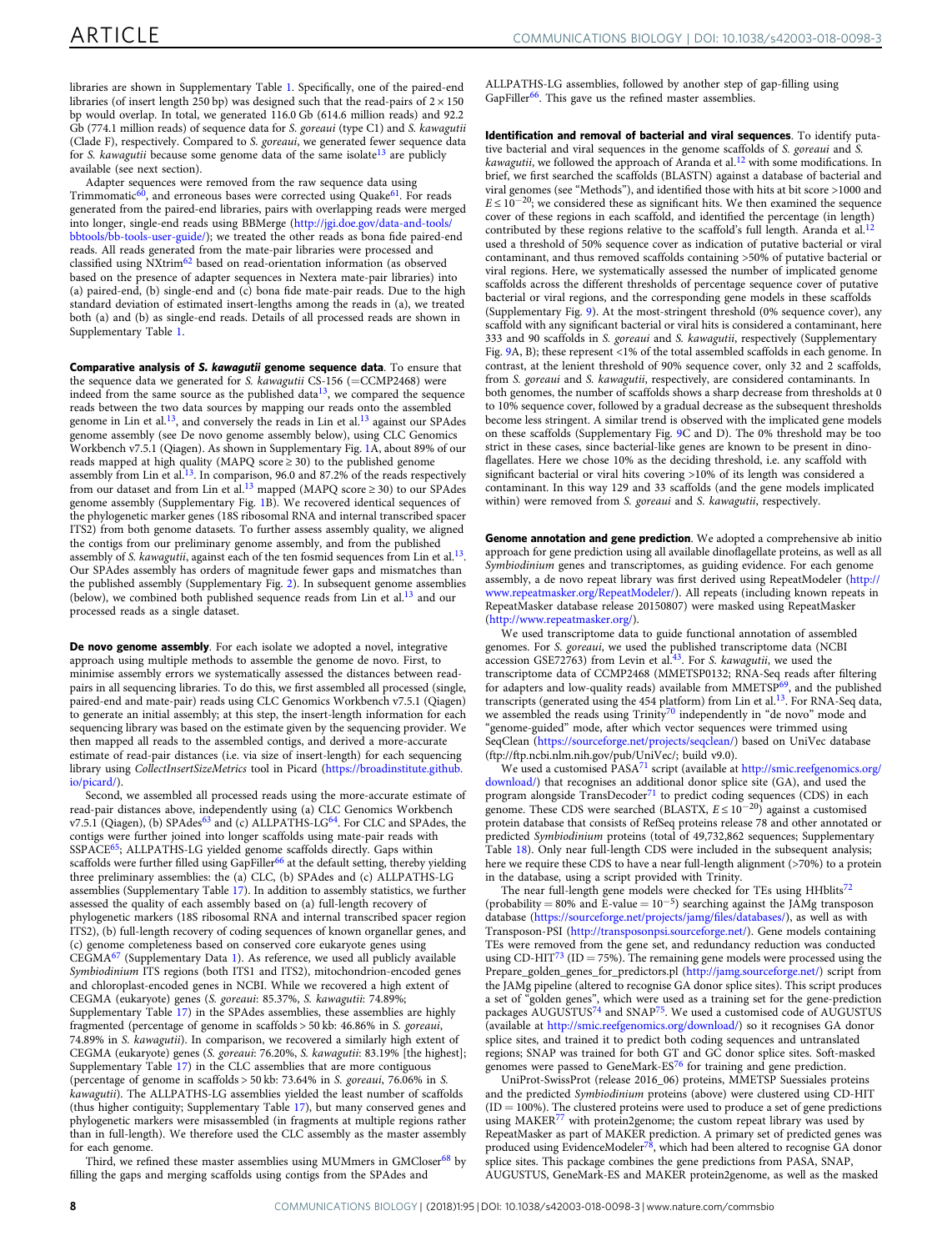repeats (using custom repeat library), into a single set of evidence-based predictions. The weightings used for the package were: PASA 10, Maker protein 8, AUGUSTUS 6, SNAP 2 and GeneMark-ES 2. The final genome assemblies, predicted gene models and proteins are available at <http://refuge2020.reefgenomics.org/>.

We adopted multiple approaches to assess genome completeness. Established methods including CEGMA<sup>[67](#page-10-0)</sup> and BUSCO<sup>[79](#page-10-0)</sup> are based on conserved genes in a limited number of eukaryote model organisms that are distantly related to dinoflagellates. The use of these methods resulted in relatively low recovery of conserved eukaryote genes in Symbiodinium (e.g. 33–42% of BUSCO genes; Supplementary Fig. 7B) when run at default setting. We further assessed completeness using BLAST based on predicted proteins from the gene models and the assembled genome scaffolds. For each genome, we searched (BLASTP,  $E \le$ 10<sup>−</sup>5)against the predicted proteins using the 458 CEGMA protein[s67.](#page-10-0) We also searched against the CEGMA proteins using the genome scaffolds (BLASTX  $E \le$ 10<sup>−</sup>5), against genome scaffolds using the 458 CEGMA proteins (TBLASTN, E ≤ 10<sup>−</sup>5), and against genome scaffolds using the 458 CEGMA transcripts (TBLASTX,  $E \le 10^{-5}$ ) (Supplementary Data 1 and Supplementary Fig. 7).

Analysis of genome synteny and collinearity. Using all predicted genes and their associated genomic positions, we assessed the number of syntenic collinear blocks (i.e. regions with the same genes coded in the same order, free from rearrangement or loss) shared pairwise among genomes of S. microadriaticum (Clade A)<sup>12</sup>, S. minutum (B)<sup>[14](#page-9-0)</sup>, S. goreaui (C) and S. kawagutii (F). We used BLASTP ( $E \le 10^{-5}$ ) to search for similar proteins between each pairwise genomes for inter-genome comparisons, and to search for similar proteins within each genome for self-genome (within-genome) comparisons. Next we used MCScanX<sup>[80](#page-10-0)</sup> with parameter –s 5 to sort the BLASTP matches (alignments) based on genomic positions; to minimise the number of collinear gene pairs arising from tandem repeats, we report only collinear blocks that consist of five or more genes.

Analysis of plastid genomes. Plastid genomes of dinoflagellates occur as minicircles. Here we focused on our ALLPATHS-LG genome assemblies. To identify putative plastid genome fragments in our genome data, we used plastid gene sequences identified in Symbiodinium type  $C3^{81}$  $C3^{81}$  $C3^{81}$ , Symbiodinium minutum $^{82}$  $^{82}$  $^{82}$  and Heterocapsa triquetra<sup>[7](#page-9-0)</sup> as queries in BLASTN searches against our genome assemblies. To identify the conserved core regions in the putative plastid genome sequences, we set a high mismatch penalty (match score  $= 1$ , mismatch scores  $=$  $-4$ , gap opening cost = 5, and gap extension cost = 2,  $E \le 10$ ) in reciprocal BLASTN searches. The identified core region was then used to identify other genome scaffolds that were not previously identified by alignment with known plastid-encoded genes. These scaffolds were searched against the NCBI's nonredundant nucleotide database (BLASTN at default parameters) to assess if they align to any known genes. All scaffolds identified as being of plastid origin, both those encoding known plastid genes and those encoding only core regions, were checked for circularisation using pairwise BLASTN ( $E \le 10^{-10}$ ). Artemis<sup>[83](#page-10-0)</sup> and Artemis Comparison Tool (ACT)<sup>[84](#page-10-0)</sup> were used to annotate the isolated scaffolds. The putative plastid genome sequences and their annotation are available at [http://](http://refuge2020.reefgenomics.org/) [refuge2020.reefgenomics.org/](http://refuge2020.reefgenomics.org/).

Analysis of mitochondrial genomes. Mitochondrial genes from the dinoflagellates Alexandrium catenella and Karlodinium micrum were used as queries to identify putative mitochondrial genome fragments within our ALLPATHS-LG assemblies using BLASTN ( $E \le 10^{-10}$ ). Nucleotide sequences of the cox1, cox3 (cytochrome oxidase subunits 1 and 3 of complex IV) and  $\cob$  (cytochrome b of complex III) genes and fragments of the large subunit rRNA (LSU rRNA) and the small subunit rRNA (SSU rRNA) were retrieved from the NCBI non-redundant nucleotide database. Scaffolds with cox1, cox3 and cob hits were considered putative mitochondrial genome fragments, and were assessed for evidence of circularisation using pairwise BLASTN. The putative mitochondrial genome sequences and their annotation are available at <http://refuge2020.reefgenomics.org/>.

Functional annotation of gene models. We adopted a similar approach to Aranda et al. $^{12}$  to annotate gene models based on sequence similarity searches against known protein sequences. Protein sequences predicted using the standard genetic code were used as query (BLASTP,  $E \le 10^{-5}$ ) first against Swiss-Prot, and those with no Swiss-Prot hits subsequently against TrEMBL (both databases from Uni-Prot release 2016\_10). GO [\(http://geneontology.org/](http://geneontology.org/)) terms associated with Swiss-Prot and TrEMBL hits were obtained using the UniProt-GOA mapping (release 2016\_10).

Identification of homologous protein sets and gene families. Our workflow for delineation of sets of putatively homologous proteins, multiple sequence alignment, generation of protein-family and reference trees, and analysis of selection is shown in Supplementary Fig. 8. Protein sequences were generated computationally, using the standard genetic code, from genome and/or transcriptome sequences of 31 organisms including Symbiodinium (Supplementary Table 13; 31-taxon set). Similarly, a 15-taxon set (14 dinoflagellates and the outgroup Perkinsus marinus) was established. Sequences of length <30 amino acids were removed, and sets of putatively homologous proteins were generated using OrthoFinder<sup>85</sup>. Sets that

contain ≥ 4 proteins, including at least one from a Symbiodinium, were taken forward. We assumed that all proteins within each set (and thus the corresponding coding genes) share a common ancestor. We considered sequences within singlecopy sets (i.e. those in which each genome is represented no more than once) to be orthologs. Those in multi-copy sets may include co-orthologs and/or paralogs. We refer to sets that contain proteins only from Symbiodinium, plus the Symbiodinium singletons, as Symbiodinium-specific. For enrichment analysis of annotated features (GO terms or Pfam domains), we compared the features within the Symbiodinium-specific set against those in each background set (i.e. the 31-taxon set and, separately, the 15-taxon set below) using a hypergeometric test; features with Benjamini-Hochberg<sup>[27](#page-9-0)</sup> adjusted  $p \le 0.05$  were considered significant.

Analysis of positive selection in Symbiodinium genes. For this analysis, we focus on homologous protein sets from the 15-taxon dataset. For the 15-taxon set we sorted the 310,617 protein sets into 1656 single-copy (ortholog) and 16,301 multi-copy sets. Multiple sequence alignments were carried out using MAFF[T86](#page-10-0) v7.245 at -linsi mode; questionably aligned columns and rows were removed from these alignments using trimAl[87](#page-10-0) with the -automated1 option.

Branch-site models (BSMs; see below) require a reference topology. We follow Price and Bhattacharya<sup>[31](#page-9-0)</sup> to generate a maximum-likelihood (ML) reference species tree using single-copy protein sets. The trimmed single-copy protein alignments were concatenated prior to ML inference of the species phylogeny using IQTREE<sup>88</sup>; each alignment represents a partition for which the best evolutionary model was determined independently. Support for each node was assessed using 2000 rapid bootstraps. The species tree so generated (Fig. [3a](#page-4-0)) is similar to that of Price and Bhattacharya<sup>31</sup>, with very strong support (≥96% bootstrap replicates) for all internal nodes; the Symbiodinium and Suessiales (Symbiodinium + Polarella glacialis) clades received 100% bootstrap support.

Of all trimmed protein alignments, those with ≥60 aligned positions and ≥4 sequences were used in subsequent analysis. A total of 1656 single-copy protein sets satisfied these criteria. For multi-copy protein sets, we imposed further filtering criteria. We first inferred individual ML trees for the multi-copy sets using IQ-TREE, and each resulting protein tree was compared with the reference species tree. Those congruent with the reference species tree at genus level, and in which all Symbiodinium are resolved as an exclusive monophyletic clade, were judged paralog-free and used in subsequent BSM analysis (Supplementary Fig. 8). Among the 16,301 multi-copy sets of the 15-taxon analysis, 1656 (10.2%) resolve all Symbiodinium sequences into an exclusive monophyletic clade and are topologically congruent at genus level with the reference species tree (i.e. contain co-orthologs but not paralogs) and were retained, while the remaining 14,645 failed one or both of these filtering criteria (i.e. contain presumed paralogs) and were not analysed further (Supplementary Fig. 8). The percentages of missing data and parsimoniously informative sites in all 5675 filtered protein alignments for the 15 taxon set are detailed in Supplementary Data 10. For each filtered alignment, we used the corresponding coding-sequence alignment (codon alignment) generated usion of PAL2NAL<sup>[89](#page-10-0)</sup> in the BSM analysis. Some predicted protein sequences in MMETSP[69](#page-10-0) do not match their corresponding CDS, sometimes due to problematic translation and other times due to a frameshift. For these, we used  $MACSE<sup>90</sup>$  $MACSE<sup>90</sup>$  $MACSE<sup>90</sup>$  to derive the codon alignments.

We applied the BSM implemented in the codeml program in PAML 4.9<sup>[91](#page-10-0)</sup> to detect positive selection signal unique to the Symbiodinium lineage. BSMs allow the  $dN/dS$  ratio ( $\omega$ ) to vary among both sites and branches, making it possible to infer selection at both. We computed two models: a null model with fixed  $\omega = 1$ , and an alternative model that estimates  $\omega$  in our defined foreground branches (here, the node that leads to all Symbiodinium lineages). We then compared the likelihoods of these two models to determine the better fit. To reduce false positives we applied q-value estimation for false discovery rate control, as implemented in R package *qvalue* to adjust p values. Instances with an adjusted  $p \le 0.05$  were considered significant.

We also performed gain-and-loss analysis on the gene sets corresponding to the protein sets under a Dollo parsimony model<sup>[92](#page-10-0)</sup>, using *dollop* as implemented in PHYLIP 3.69 ([http://evolution.genetics.washington.edu/phylip/\)](http://evolution.genetics.washington.edu/phylip/). Here we focused on the Symbiodinium subtree (i.e. lineages for which genome data are available) with the immediate outgroup of Polarella glacialis. To assess the impact of Markov clustering granularity in OrthoFinder on our results, we analysed gene gain and gene loss using homologous protein sets that were generated independently using the inflation parameter I at 1.0, 1.5 and 2.0 (see Supplementary Note 1 and Supplementary Fig. 10).

Data availability. All sequence data generated from this study are available at the NCBI Short Read Archive (SRA) BioProject accession PRJEB20399, with SRA accessions ERS1940397 (for S. goreaui), and ERS1940392, ERS1940393, ERS1940394, ERS1940395 and ERS1940396 (for S. kawagutii). Assembled genomes, predicted gene models and proteins are available at [http://refuge2020.](http://refuge2020.reefgenomics.org/) [reefgenomics.org/.](http://refuge2020.reefgenomics.org/)

Code availability. The customised scripts for AUGUSTUS and PASA used in this study were previously published in Aranda et al.<sup>[12](#page-9-0)</sup>; they are available at [http://smic.](http://smic.reefgenomics.org/download/) [reefgenomics.org/download/.](http://smic.reefgenomics.org/download/)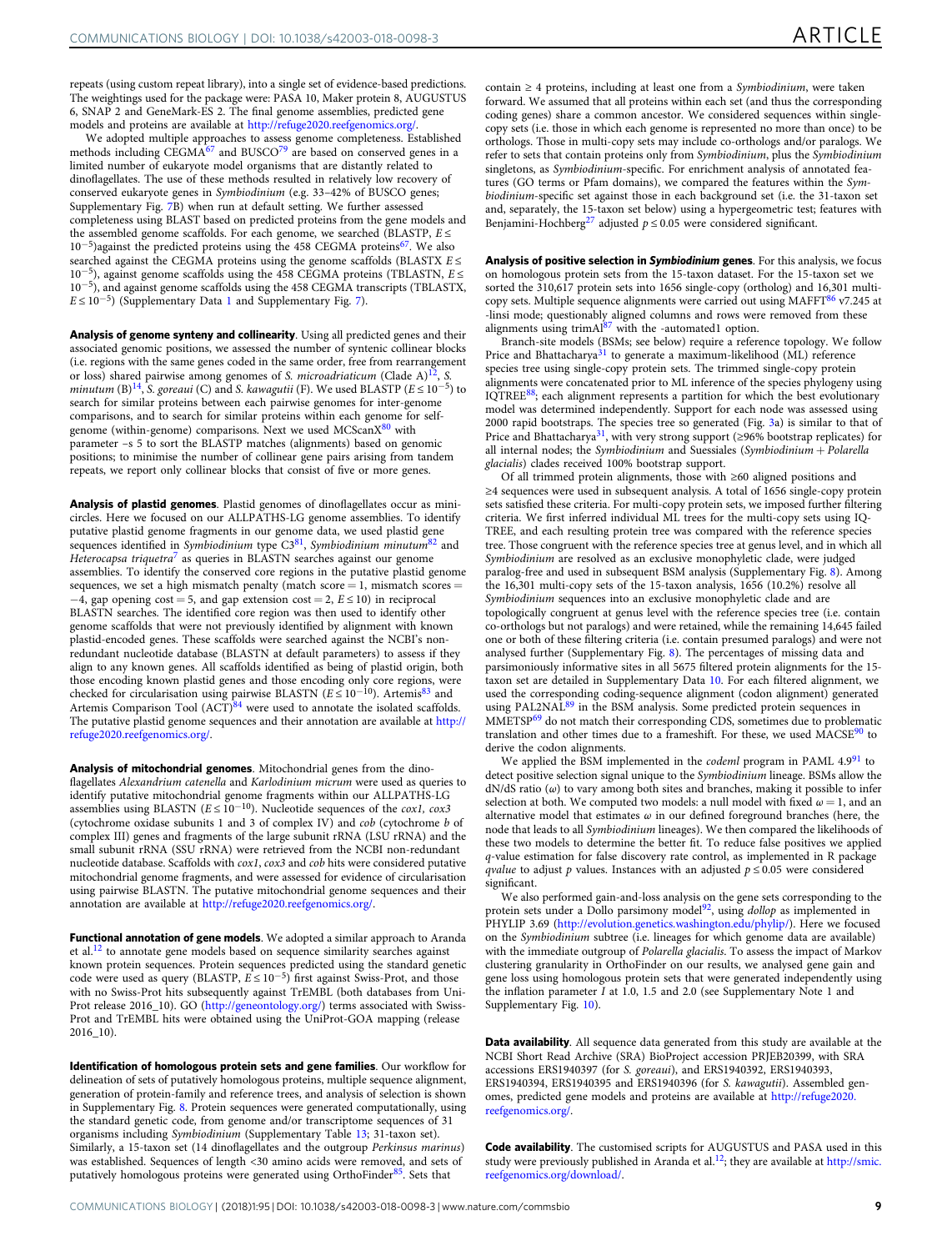<span id="page-9-0"></span>Received: 13 December 2017 Accepted: 21 June 2018 Published online: 17 July 2018

# **References**

- 1. Plaisance, L., Caley, M. J., Brainard, R. E. & Knowlton, N. The diversity of coral reefs: what are we missing? PLoS ONE 6, e25026 (2011).
- 2. Muscatine, L. & Porter, J. W. Reef corals: mutualistic symbioses adapted to nutrient-poor environments. Bioscience 27, 454–460 (1977).
- 3. Davy, S. K., Allemand, D. & Weis, V. M. Cell biology of cnidariandinoflagellate symbiosis. Microbiol. Mol. Biol. Rev. 76, 229–261 (2012).
- 4. Hughes, T. P. et al. Global warming and recurrent mass bleaching of corals. Nature 543, 373–377 (2017).
- 5. Lin, S. Genomic understanding of dinoflagellates. Res. Microbiol. 162, 551–569 (2011).
- 6. LaJeunesse, T. C., Lambert, G., Andersen, R. A., Coffroth, M. A. & Galbraith, D. W. Symbiodinium (Pyrrhophyta) genome sizes (DNA content) are smallest among dinoflagellates. J. Phycol. 41, 880–886 (2005).
- 7. Zhang, Z., Green, B. R. & Cavalier-Smith, T. Single gene circles in dinoflagellate chloroplast genomes. Nature 400, 155–159 (1999).
- 8. Waller, R. F. & Jackson, C. J. Dinoflagellate mitochondrial genomes: stretching the rules of molecular biology. BioEssays 31, 237–245 (2009).
- 9. Liew, Y. J., Li, Y., Baumgarten, S., Voolstra, C. R. & Aranda, M. Conditionspecific RNA editing in the coral symbiont Symbiodinium microadriaticum. PLoS Genet. 13, e1006619 (2017).
- 10. Pochon, X. & Gates, R. D. A new Symbiodinium clade (Dinophyceae) from soritid foraminifera in Hawai'i. Mol. Phylogenet. Evol. 56, 492-497 (2010).
- 11. Baker, A. C. Flexibility and specificity in coral-algal symbiosis: diversity, ecology, and biogeography of Symbiodinium. Annu. Rev. Ecol. Evol. Syst. 34, 661–689 (2003).
- 12. Aranda, M. et al. Genomes of coral dinoflagellate symbionts highlight evolutionary adaptations conducive to a symbiotic lifestyle. Sci. Rep. 6, 39734 (2016).
- 13. Lin, S. et al. The Symbiodinium kawagutii genome illuminates dinoflagellate gene expression and coral symbiosis. Science 350, 691–694 (2015).
- 14. Shoguchi, E. et al. Draft assembly of the Symbiodinium minutum nuclear genome reveals dinoflagellate gene structure. Curr. Biol. 23, 1399–1408 (2013).
- 15. Shoguchi, E. et al. Two divergent Symbiodinium genomes reveal conservation of a gene cluster for sunscreen biosynthesis and recently lost genes. BMC Genomics 19, 458 (2018).
- 16. González-Pech, R. A., Ragan, M. A. & Chan, C. X. Signatures of adaptation and symbiosis in genomes and transcriptomes of Symbiodinium. Sci. Rep. 7, 15021 (2017).
- 17. LaJeunesse, T. C. "Species" radiations of symbiotic dinoflagellates in the Atlantic and Indo-Pacific since the Miocene-Pliocene transition. Mol. Biol. Evol. 22, 570–581 (2005).
- 18. Thornhill, D. J., Lewis, A. M., Wham, D. C. & LaJeunesse, T. C. Host-specialist lineages dominate the adaptive radiation of reef coral endosymbionts. Evolution 68, 352–367 (2014).
- 19. Bongaerts, P. et al. Prevalent endosymbiont zonation shapes the depth distributions of scleractinian coral species. R. Soc. Open Sci. 2, 140297 (2015).
- 20. Tonk, L., Bongaerts, P., Sampayo, E. M. & Hoegh-Guldberg, O. SymbioGBR: a web-based database of Symbiodinium associated with cnidarian hosts on the Great Barrier Reef. BMC Ecol. 13, 7 (2013).
- 21. Yuyama, I., Higuchi, T. & Mezaki, T. Symbiodinium kawagutii (clade F) coats the surface of Acropora solitaryensis, resulting in the formation of a sheet-like crust. In Proc. 13th International Coral Reef Symposium 49–56 (Honolulu, 2016).
- 22. Kimura, M. A simple method for estimating evolutionary rates of base substitutions through comparative studies of nucleotide sequences. J. Mol. Evol. 16, 111–120 (1980).
- 23. Bennetzen, J. L. & Wang, H. The contributions of transposable elements to the structure, function, and evolution of plant genomes. Annu. Rev. Plant Biol. 65, 505–530 (2014).
- 24. Kimura, M. Preponderance of synonymous changes as evidence for the neutral theory of molecular evolution. Nature 267, 275–276 (1977).
- 25. Thomas, T. et al. Functional genomic signatures of sponge bacteria reveal unique and shared features of symbiosis. ISME J. 4, 1557–1567 (2010).
- 26. Chan, C. X., Gross, J., Yoon, H. S. & Bhattacharya, D. Plastid origin and evolution: new models provide insights into old problems. Plant Physiol. 155, 1552–1560 (2011).
- 27. Benjamini, Y. & Hochberg, Y. Controlling the false discovery rate: a practical and powerful approach to multiple testing. J. R. Stat. Soc. Ser. B Method. 57, 289–300 (1995).
- 28. Lohuis, M. R. & Miller, D. J. Hypermethylation at CpG-motifs in the dinoflagellates Amphidinium carterae (Dinophyceae) and Symbiodinium microadriaticum (Dinophyceae): evidence from restriction analyses, 5 azacytidine and ethionine treatment. J. Phycol. 34, 152–159 (1998).
- 29. Hunter, R. G., Gagnidze, K., McEwen, B. S. & Pfaff, D. W. Stress and the dynamic genome: steroids, epigenetics, and the transposome. Proc. Natl. Acad. Sci. USA 112, 6828–6833 (2015).
- 30. Weynberg, K. D. et al. Prevalent and persistent viral infection in cultures of the coral algal endosymbiont Symbiodinium. Coral Reefs 36, 773–784  $(2017)$
- 31. Price, D. C. & Bhattacharya, D. Robust Dinoflagellata phylogeny inferred from public transcriptome databases. J. Phycol. 53, 725–729 (2017).
- 32. Takahashi, S., Yoshioka-Nishimura, M., Nanba, D. & Badger, M. R. Thermal acclimation of the symbiotic alga Symbiodinium spp. alleviates photobleaching under heat stress. Plant Physiol. 161, 477–485 (2013).
- 33. Barott, K. L., Venn, A. A., Perez, S. O., Tambutté, S. & Tresguerres, M. Coral host cells acidify symbiotic algal microenvironment to promote photosynthesis. Proc. Natl. Acad. Sci. USA 112, 607–612 (2015).
- 34. Shinzato, C. et al. Using the Acropora digitifera genome to understand coral responses to environmental change. Nature 476, 320–323 (2011).
- 35. Logan, D. D. K., LaFlamme, A. C., Weis, V. M. & Davy, S. K. Flow-cytometric characterization of the cell-surface glycans of symbiotic dinoflagellates (Symbiodinium spp.). J. Phycol. 46, 525–533 (2010).
- 36. Neubauer, E. F. et al. A diverse host thrombospondin-type-1 repeat protein repertoire promotes symbiont colonization during establishment of cnidariandinoflagellate symbiosis. eLife 6, e24494 (2017).
- 37. Ljungman, M. The transcription stress response. Cell Cycle 6, 2252–2257  $(2007)$
- 38. Mohamed, A. R. et al. The transcriptomic response of the coral Acropora digitifera to a competent Symbiodinium strain: the symbiosome as an arrested early phagosome. Mol. Ecol. 25, 3127–3141 (2016).
- 39. Fitt, W. K. & Trench, R. K. Endocytosis of the symbiotic dinoflagellate Symbiodinium microadriaticum Freudenthal by endodermal cells of the scyphistomae of Cassiopeia xamachana and resistance of the algae to host digestion. J. Cell Sci. 64, 195–212 (1983).
- 40. LaJeunesse, T. C. Investigating the biodiversity, ecology, and phylogeny of endosymbiotic dinoflagellates in the genus Symbiodinium using the ITS region: in search of a "species" level marker. J. Phycol. 37, 866–880 (2001).
- 41. de Visser, J. A. & Elena, S. F. The evolution of sex: empirical insights into the roles of epistasis and drift. Nat. Rev. Genet. 8, 139–149 (2007).
- 42. Baillie, B. K., Belda-Baillie, C. A. & Maruyama, T. Conspecificity and Indo-Pacific distribution of Symbiodinium genotypes (Dinophyceae) from giant clams. J. Phycol. 36, 1153–1161 (2000).
- Levin, R. A. et al. Sex, scavengers, and chaperones: transcriptome secrets of divergent Symbiodinium thermal tolerances. Mol. Biol. Evol. 33, 2201–2215 (2016).
- 44. Schurko, A. M. & Logsdon, J. M. Jr. Using a meiosis detection toolkit to investigate ancient asexual "scandals" and the evolution of sex. BioEssays 30, 579–589 (2008).
- 45. Chi, J., Parrow, M. W. & Dunthorn, M. Cryptic sex in Symbiodinium (Alveolata, Dinoflagellata) is supported by an inventory of meiotic genes. J. Eukaryot. Microbiol. 61, 322–327 (2014).
- 46. Griffiths, D. J., Barbet, N. C., McCready, S., Lehmann, A. R. & Carr, A. M. Fission yeast rad17: a homologue of budding yeast RAD24 that shares regions of sequence similarity with DNA polymerase accessory proteins. EMBO J. 14, 5812–5823 (1995).
- 47. Rosic, N. N. & Dove, S. Mycosporine-like amino acids from coral dinoflagellates. Appl. Environ. Microbiol. 77, 8478–8486 (2011).
- 48. Gao, Q. & Garcia-Pichel, F. Microbial ultraviolet sunscreens. Nat. Rev. Microbiol. 9, 791–802 (2011).
- 49. D'Agostino, P. M. et al. Comparative profiling and discovery of novel glycosylated mycosporine-like amino acids in two strains of the cyanobacterium Scytonema cf. crispum. Appl. Environ. Microbiol. 82, 5951–5959 (2016).
- 50. Soule, T., Garcia-Pichel, F. & Stout, V. Gene expression patterns associated with the biosynthesis of the sunscreen scytonemin in Nostoc punctiforme ATCC 29133 in response to UVA radiation. J. Bacteriol. 191, 4639–4646 (2009).
- Shinzato, C., Mungpakdee, S., Satoh, N. & Shoguchi, E. A genomic approach to coral-dinoflagellate symbiosis: studies of Acropora digitifera and Symbiodinium minutum. Front. Microbiol. 5, 336 (2014).
- 52. Silva, F. J. & Santos-Garcia, D. Slow and fast evolving endosymbiont lineages: positive correlation between the rates of synonymous and non-synonymous substitution. Front. Microbiol. 6, 1279 (2015).
- 53. Yang, Z. & dos Reis, M. Statistical properties of the branch-site test of positive selection. Mol. Biol. Evol. 28, 1217–1228 (2011).
- 54. Goatley, C. H. R. & Bellwood, D. R. Biologically mediated sediment fluxes on coral reefs: sediment removal and off-reef transportation by the surgeonfish Ctenochaetus striatus. Mar. Ecol. Prog. Ser. 415, 237–245 (2010).
- 55. Silverstein, R. N., Correa, A. M. & Baker, A. C. Specificity is rarely absolute in coral-algal symbiosis: implications for coral response to climate change. Proc. R. Soc. B. 279, 2609–2618 (2012).